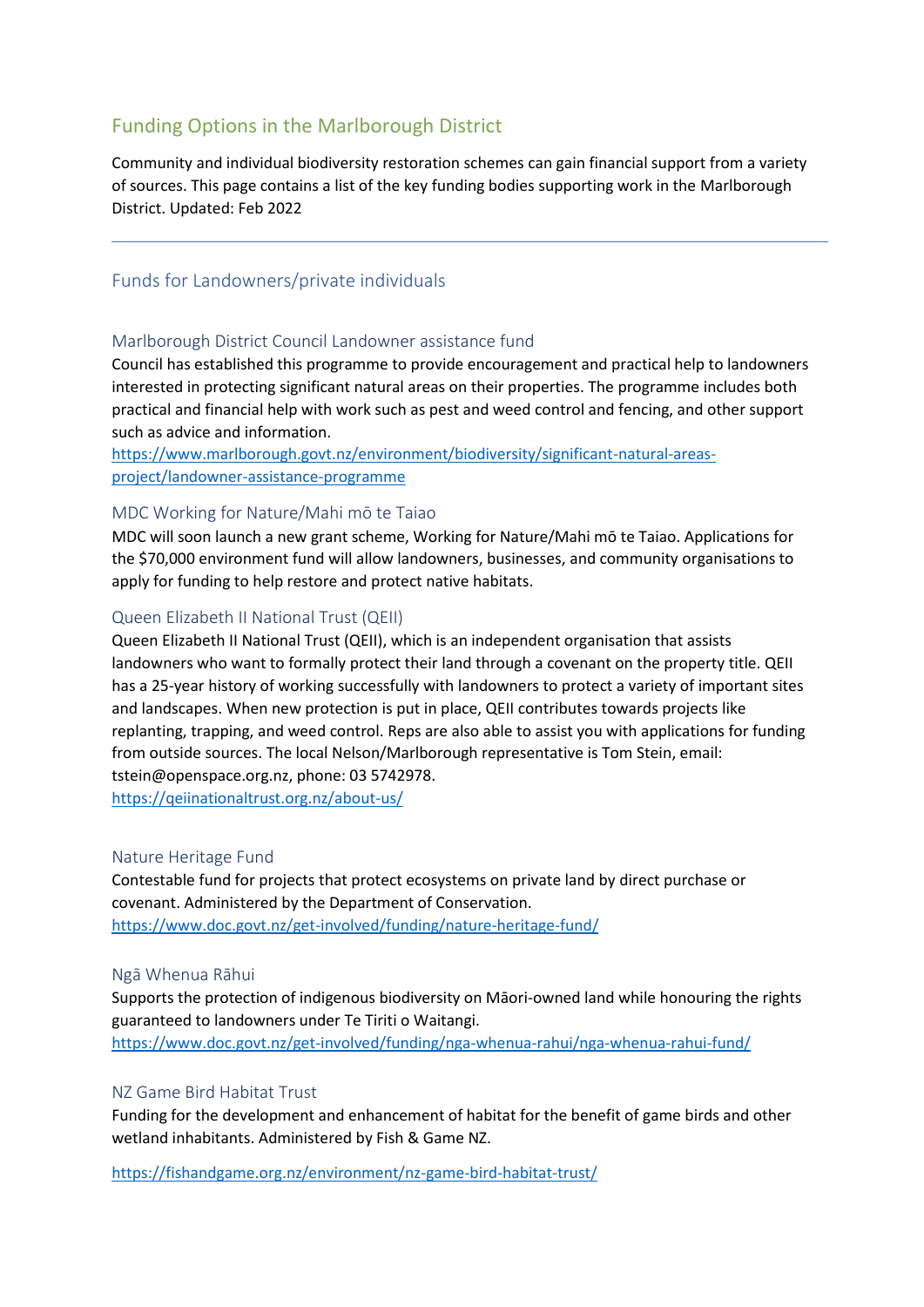#### One Billion Trees Fund

A fund from central government to support the planting of native and exotic trees for landowners, landowner collectives and community groups.

[https://www.teururakau.govt.nz/funding-and-programmes/forestry/one-billion-trees](https://www.teururakau.govt.nz/funding-and-programmes/forestry/one-billion-trees-programme/one-billion-tree-fund/)[programme/one-billion-tree-fund/](https://www.teururakau.govt.nz/funding-and-programmes/forestry/one-billion-trees-programme/one-billion-tree-fund/)

#### Sustainable Food & Fibre Futures

SFF Futures invests with others in innovative projects to grow New Zealand's food and fibre industries sustainably. [https://www.mpi.govt.nz/funding-and-programmes/sustainable-food-and](https://www.mpi.govt.nz/funding-and-programmes/sustainable-food-and-fibre-futures/about-sustainable-food-and-fibre-futures/#sfff-apply)[fibre-futures/about-sustainable-food-and-fibre-futures/#sfff-apply](https://www.mpi.govt.nz/funding-and-programmes/sustainable-food-and-fibre-futures/about-sustainable-food-and-fibre-futures/#sfff-apply)

## Funds for Community Groups/not-for-profit - Marlborough

## Yealands Wines Marlborough Sustainability Initiative

The Yealands Wines Marlborough Sustainability Initiative will make available \$100,000 every year for local environmental projects. Projects can apply for individual grants of up to \$10,000 per year. The Initiative specifically supports not-for-profit community efforts to improve freshwater quality, the preservation of sensitive natural areas, and/or biodiversity in the Marlborough district. <https://www.yealands.co.nz/sustainability-grant/>

## Top of the South Foundation: Environment Fund

Available to registered charities and community groups operating for charitable purpose supporting conservation, protection of the environment and sustainability across the Top of the South. Applications close 31 July annually[.https://www.topsouthfoundation.org.nz/funding-applicants/](https://www.topsouthfoundation.org.nz/funding-applicants/)

#### Marlborough Lines

Marlborough Lines' sponsorship mission is to Grow Marlborough Together through supporting Marlborough initiatives which focus on:

- 1. Youth education and employment;
- 2. Regional events; and
- 3. The environment.

Marlborough Lines will consider sponsorship of initiatives that meet some, but preferably all, the following criteria:

- Are from Marlborough organisations or people.
- Are associated with the education and advancement of youth.
- Provide environmental benefits to Marlborough.
- Promote the Marlborough region in either a commercial, educational, sporting, cultural or historical sense.
- Benefit greater, rather than fewer, numbers of people.
- Provide Marlborough Lines with recognition of its community role and commercial presence in the local economy.

#### <https://www.marlboroughlines.co.nz/Community/Sponsorship.aspx>